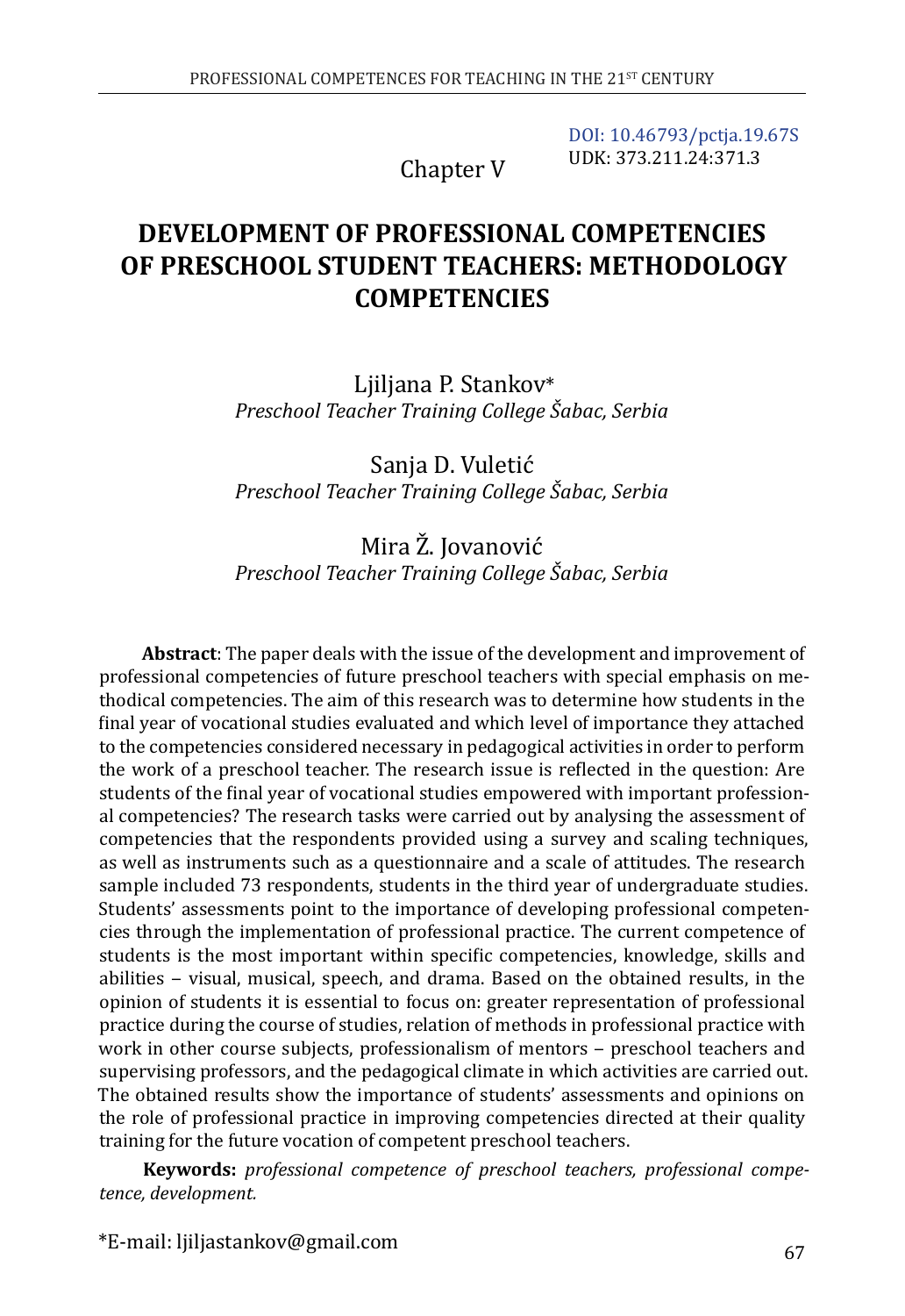### **Introduction**

In a time of accelerated social and technical development, preschool institutions are expected to monitor this development and solve current problems that accompany the education system in contemporary society. A preschool teacher in a modern preschool institution has become one of the key factors for the improvement of the education system. The new roles of preschool teachers nowadays require the development of professional competencies, affirmation of the profession, and the building of a strong and recognizable professional identity. The status and role of the profession of preschool teachers in contemporary preschool institutions are conditioned by numerous changes in the social system which cause this vocation to be complex and responsible.

Examining professional competencies of students  $-$  future preschool teachers, leads to understanding of their behaviour, which forms the basis of planning their professional development. Hence originates the significance of examining the impact of initial [undergraduate] education on the development of their methodical competencies as well as the way they think about their qualifications to perform the job of preschool teacher. Pedagogical competencies of preschool teachers are complex and represent an elaborate set of different areas of knowledge and skills that are necessarily included in the practical area of each professional. Since methodological competencies are very important in professional development and improvement, only a comprehensive model of diverse competencies of students - future preschool teachers can lead to the modernization of educational institutions.

Over the last few decades, the vocation of preschool teachers has gained increasing significance and attention in public and political life, as well as in the creation of modern educational policies, so that many European countries have become committed to stimulating its further improvement and development. Almost all modern states and inter-state bodies (*European Commission for Education and Culture*), have resorted to the standardization of competences in order to raise the quality of educational work in pre-school institutions and included the list of standardized competences which teachers need to fulfil their role in their educational documents. $1$ 

According to facts deriving from the professional role of preschool teachers, the expected outcomes or goals in the field of preschool education, world trends, and our policies in the sphere of education and the role of the segment of institutional preschool education in the wholeness of our education system,

<sup>1</sup> European Commission Documents (Children in Europe, Pollicy paper 2007; OECD, 2006; UNICEF, 2008; ("Education & Training 2010" the Success of the Lisbon Strategy Hinges on Urgent Reforms); (Key Competences for Lifelong Learning – A European Reference Framework, The European Parliament and the Council of The European Union, 2006).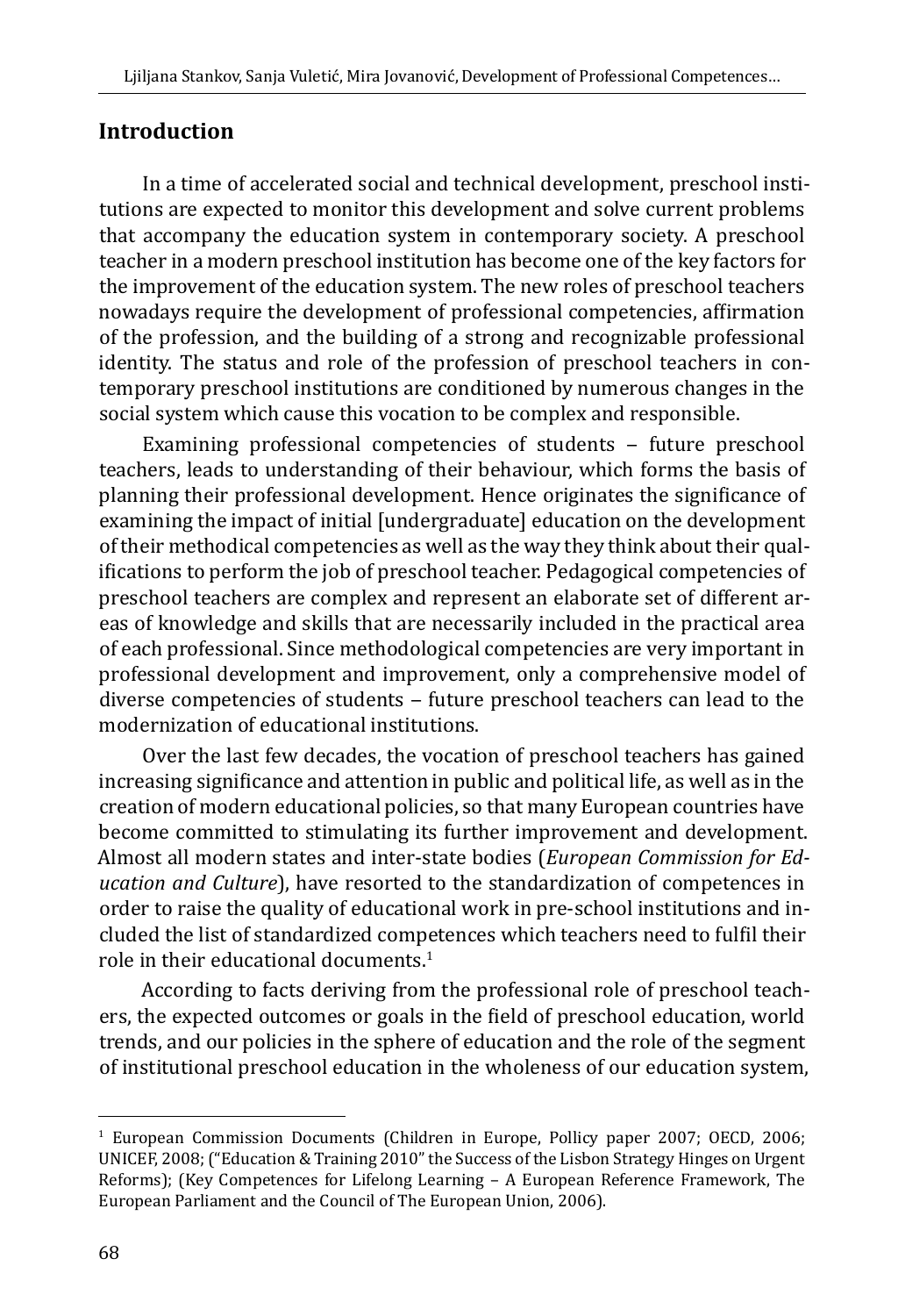the most important professional competencies of teachers nowadays are predominantly related to the performance of certain tasks and work assignments, which can only be realistically accomplished on the basis of the following:

- ‒ Knowledge of the theory and practice of upbringing (especially knowledge related to the development and upbringing of children);
- ‒ Capacity for one's own lifelong education and professional development (especially in the form of innovations known today as "action research"), that is, solving problems in practice as a special type of professional development in partnership with children, colleagues and parents (Pešić, 1998).

Thus according to Kamenov, the approach to education oriented to competencies is based on the awareness that in a globalized and individualized society of knowledge, competencies are becoming more important than narrowly specialized knowledge which is rapidly changing. Nowadays young people are facing the challenge of continuous advancement and adoption of new knowledge. Therefore, communication ability, lifelong learning ability, and competent interaction with the changes are becoming increasingly important (Kamenov, 2006). Due to the complexity and diversity of the methodology of educational work, the issue constantly present in current preschool education is the search for ways of changing educational practice as well as for innovations in educational work. These innovations to a great extent depend on the professional capacity of the staff working in preschool institutions – the professional competencies of preschool teachers – because they represent the basis for successful methodical work. The question of competence is also related to the roles which expect teachers in contemporary conditions of educational work, which are also being significantly innovated (Maleš, 2011).

Unlike the general approach to the notion of competence, which originates from the goals of education and universal values, "professional competence" is especially related to the knowledge, skills and personality characteristics needed for the successful performance of a professional role in one occupation and the work assignments or tasks arising from this role (Havelka, 2000).

*The Law on the Foundations of the Education System* prescribes measures for improving the quality of work of the educational institution, with the focus on all participants in the process of learning and teaching, especially preschool teachers. The *Rulebook on standards of competence for the vocation of preschool teachers and their professional development* is of particular importance. This document presents guidelines to employees and supports educational institutions in self-assessment and personal orientation of teachers in the context of planning and creation of professional development, monitoring and evaluation of work, and defining national priorities. Each area of competence is concretised through several competencies described in the dimensions of knowledge,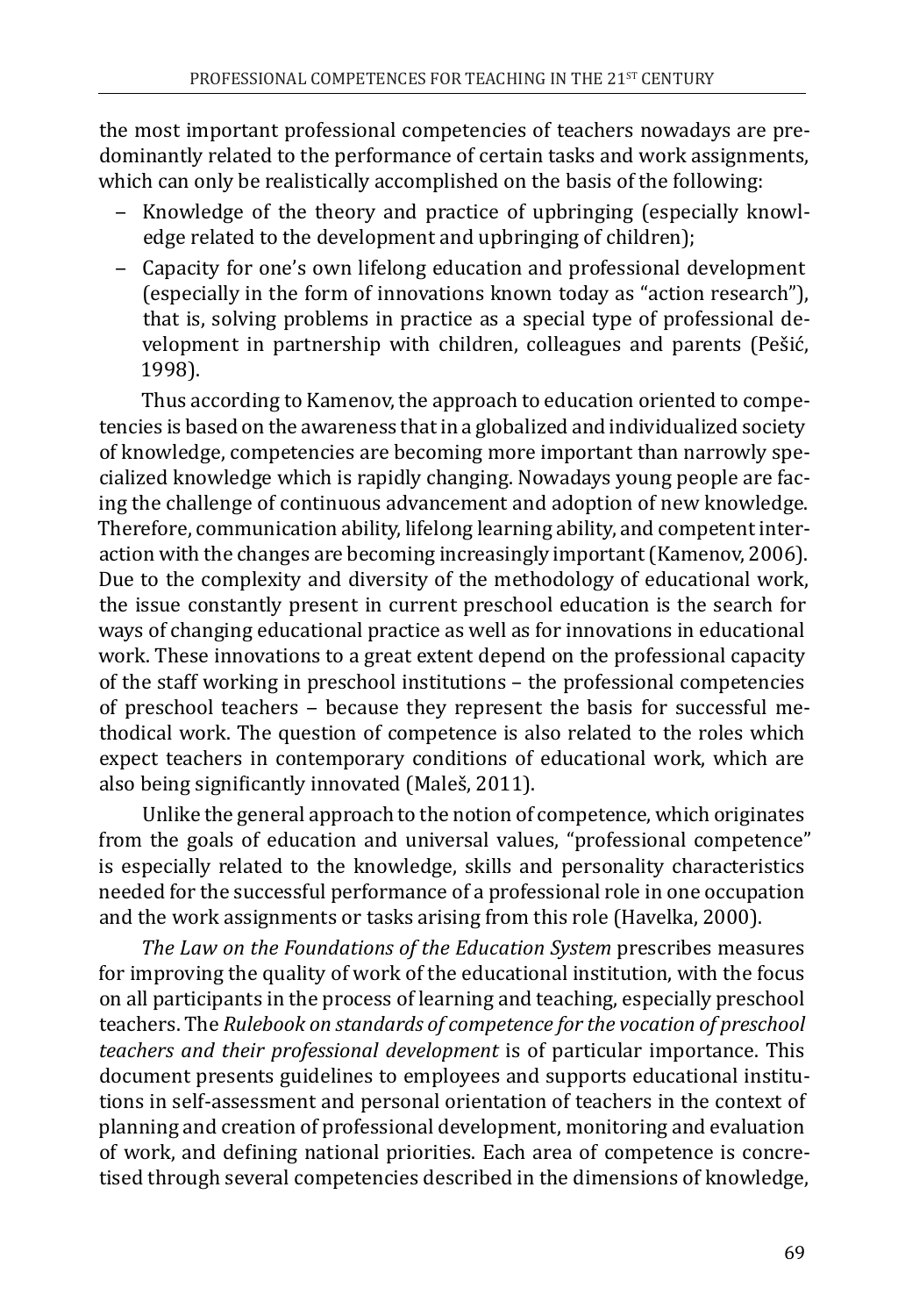skills and values. Using the term "skill" (knowledge to do something) instead of the term "ability", the difference between technical understanding of educational work, as the application of individual skills and ethical nature of the practice of a preschool teacher, which is essentially based on values and reflexive examination of knowledge, is highlighted. Every competence should be comprehensively envisaged, through knowledge, skills and values, and related to other competencies.<sup>2</sup>

Preschool teachers are expected to demonstrate their competencies in areas defined by the necessary corpus of knowledge and skills as well as the set goals and expected outcomes of the program. These demands are established from the outside – independently from a preschool teacher and the context in which he/she operates (Krnjaja & Pavlović Breneselović, 2013).

Pavlović Breneselović (2014) points out the fundamental differences between two approaches to the professionalism of preschool teachers ‒ *discourse of competence* versus *discourse of competencies.* The technocratic one (*discourse of competencies*) is based on the understanding of professionalism as the application of certain knowledge and skills in one's own professional practice. The technical emphasis in the approach is reflected in the idea that a precise list of individual knowledge and skills can be made in order to be mastered by a preschool teacher, and the role of a practitioner is reduced to the one of an "implementer". Such competencies are perceived as a fixed and sustained capacity that an individual possesses or does not possess, regardless of the context; they are the separate responsibility of the individual who needs to possess certain competencies in accordance with the set requirements, and if he/she does not have them, to take measures to acquire them, most often through professional development.

Systemic (*discourse of competence*) is based on the recognition of different types of knowledge: in addition to theoretical - knowledge for practice, there are both knowledge in practice and knowledge of practice (Cochran Smith & Fries, 2005 according to Pavlović Breneselović, 2014: 6). This discourse recognizes the profession of a preschool teacher as the ethical practice of responsible behaviour based on values, multiperspectivity, democracy, and a critical approach.

The competence of preschool teachers is the result of a continuous learning process, a process through which one's own practice and beliefs are constantly being re-examined in relation to the changing social and educational context. Developing competence is a process that requires a systemic approach in order to support it, and it is not just the individual responsibility of preschool teachers (Ibid: 9).

<sup>2</sup> Rulebook on standards of competence for the profession of educators and its professional development, *Official Gazette of RS*, no. 88/17 and 27/18 – and other acts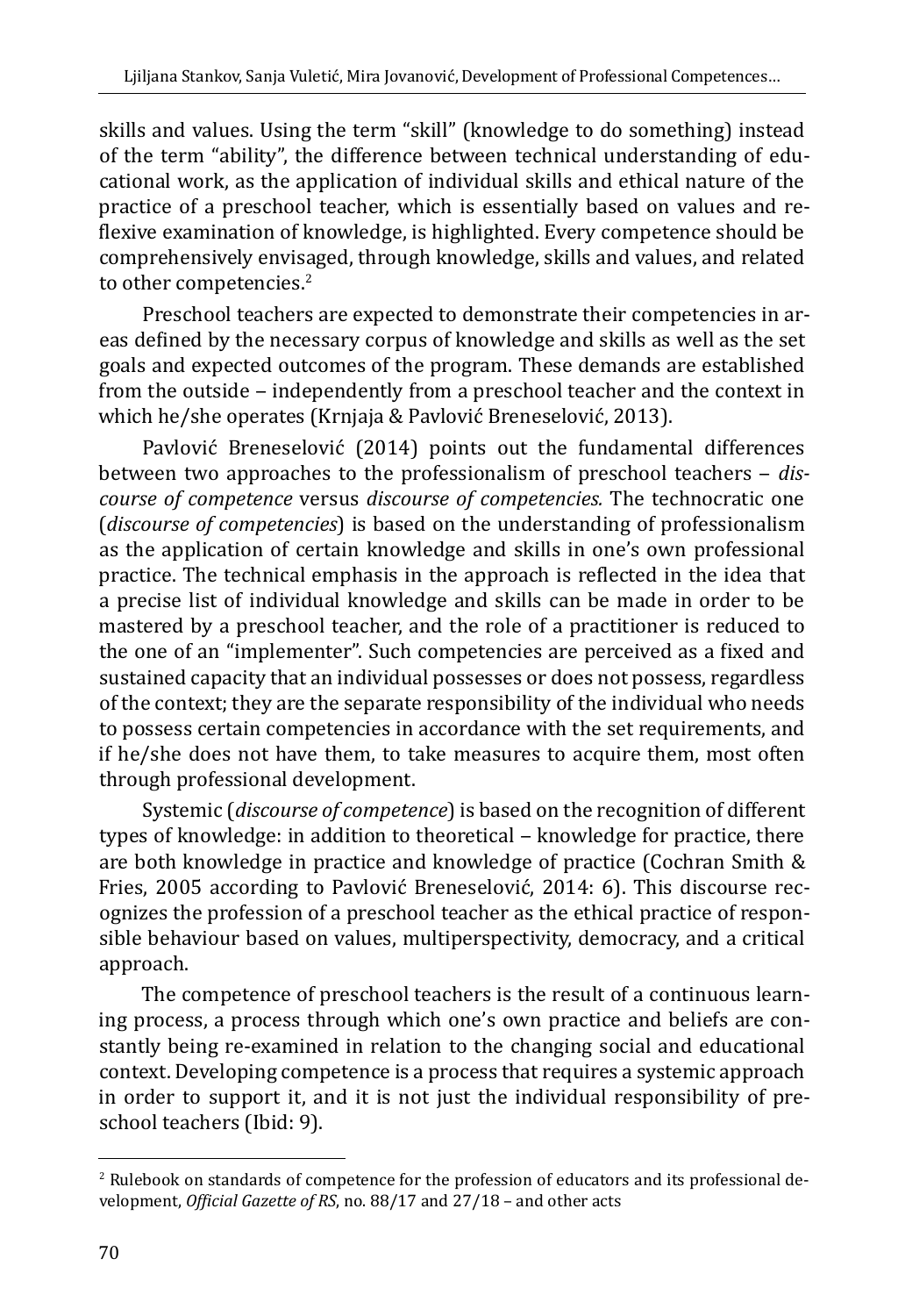The author points out that, although the goals and principles of preschool education set in the *Law on Preschool Upbringing and Education of Serbia* imply a value basis that is appropriate to the discourse of competence, many educational policy measures and educational practices are in discrepancy with this discourse. Consequently, comprehensive transformations are necessary and involve changes in the initial [undergraduate] education of preschool teachers – redefining the role of a preschool teacher from program implementer into researcher of one's own practice, opening scientific and university centres towards practice and networking with practice, as well as transforming the kindergarten into a learning community that supports the development of the competence of a preschool teacher. When it comes to initial [undergraduate] education, the changes would take place "towards an educational program that is integrated and based on research as a process of building knowledge and understanding through consideration, examination, and review of theory and practice" (Ibid: 15).

The way preschool teachers comprehend their role as researchers of their own practice, is shown in the results of a study according to which a small number of preschool teachers used their own research to review their own practice; and the highest benefit is regarded to be the benefit for children. Preschool teachers do not see the significance of the review due to the belief that the evaluation of the practice belongs to experts and external evaluators (Krnjaja & Pavlović Breneselović, 2011).

The results of the research on the perspectives of teachers on professional development point to three controversies: equalizing professional training with training seminars, the question of the effectiveness of seminars, and the discrepancy between the assessment of the importance and the need for giving credit to certain forms of professional development (Pavlović Breneselović & Krnjaja, 2012).

By examining the quality of the practice in kindergartens from the perspective of practitioners, on a sample of 105 preschool teachers from preschool institutions in Serbia, the most important dimensions of quality are: the number of children in the group and equipment with aids and material available to children, and then the adequate size and arrangement of the room. Professional training, among 28 identified quality criteria, was ranked as eighteenth i.e. 2.8% of the respondents opted for it (Krnjaja, 2016: 24).

"The professionalism of preschool teachers is reflected in continuous learning through the problematization of one's own practice and practice of others and in permanent upgrading of the answer to the questions like what it means to be a good preschool teacher and what a good program is" (Pavlović Breneselović & Krnjaja, 2017: 65).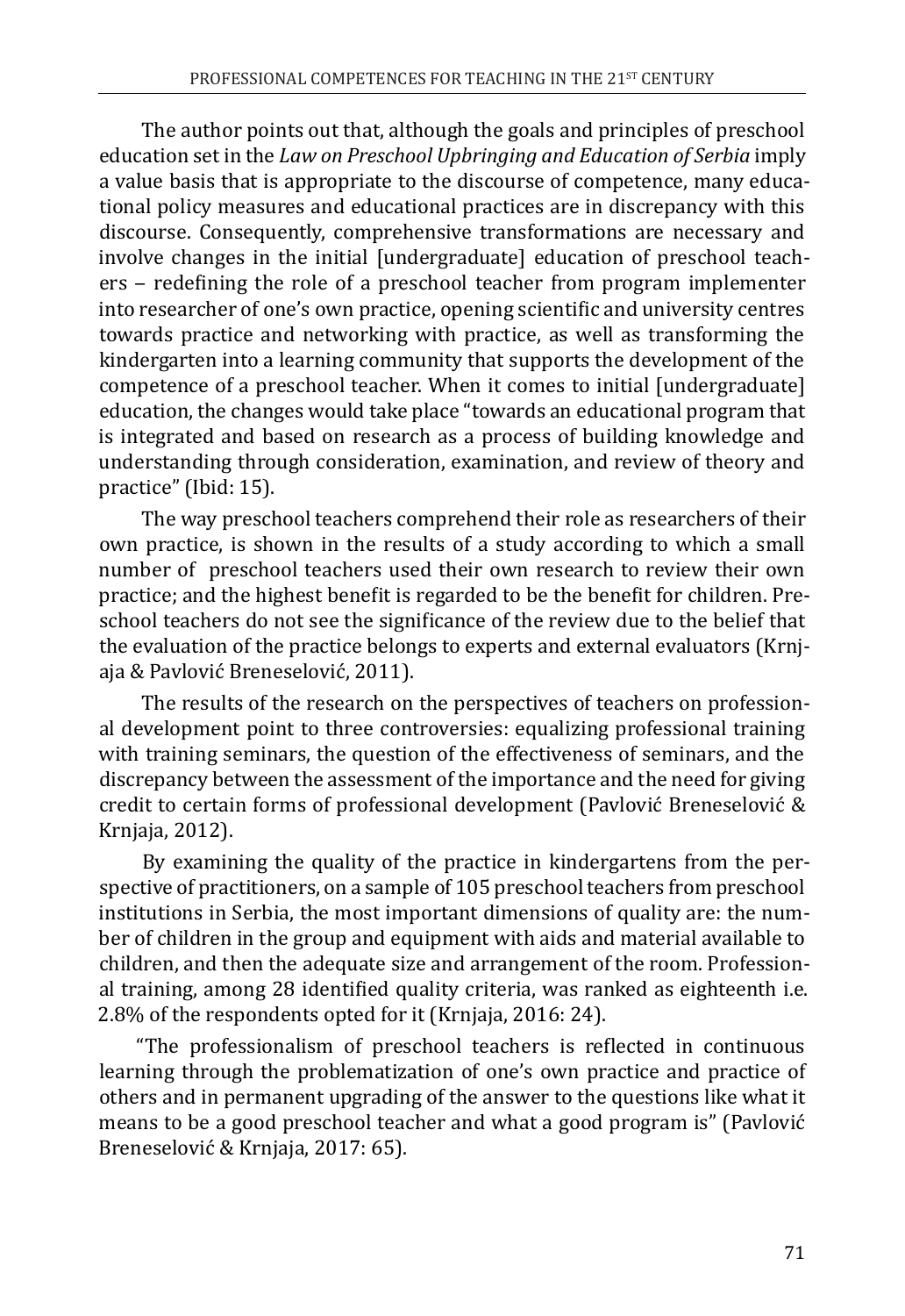It is significant that the education of students – future preschool teachers is in line with contemporary scientific knowledge and trends on which the humanistic approach to the educational process, as well as the constructivist interaction concept of learning, is based. In order to be trained for this, trainee teachers must, besides general knowledge, be well versed in the general and special methods of educational work. They need to be trained to apply modern, interactive, cooperative and other methods, workshops and organizational forms and ways of working in accordance with children's needs, opportunities, rights, and interests. Thus formed experts will understand the advantage of indirect guidance and orientation, which allow a child to develop his/her personality only in line with his/her capabilities, to find his/her own rhythm, to decide, to solve conflicts through communication, and become more independent. C. Peklaj and M. Puklek Levpušček, 2008, in the findings of their research, point out that greater emphasis should be placed on developing the skills of students in practice, which can only be achieved by larger and more consistent involvement of well-conducted pedagogical practices at all levels of the study ‒ perhaps even at the beginning of the studies, together with demonstration classes (observation practice), and above all, with the practice of general and special didactics (methodology). It is particularly important to note that modification of the program is not sufficient for better training in practice itself.

# **Method**

In the conducted empirical research, a descriptive method was applied. The assessment of students - future preschool teachers relating to the influence of initial [undergraduate] education on the development of their competences and their ability to perform the vocational education in a quality manner was studied. The sample consisted of 73 students of the final, third year of undergraduate studies of the Preschool Teacher Training College in Šabac, in the 2017/18 school year. The data was collected by interviewing. The survey questionnaire, compiled for the purpose of this research, contained five questions of closed and combined type and one of open type. The obtained data were processed using descriptive statistics and is represented in frequencies and percentages.

# **Results**

The researchers were interested in the way students of the third year of vocational studies evaluated the subject-professional competences for quality performance of the vocational training, based on the data obtained from the survey on satisfaction with the acquired competences at the end of the school year of 2017/18.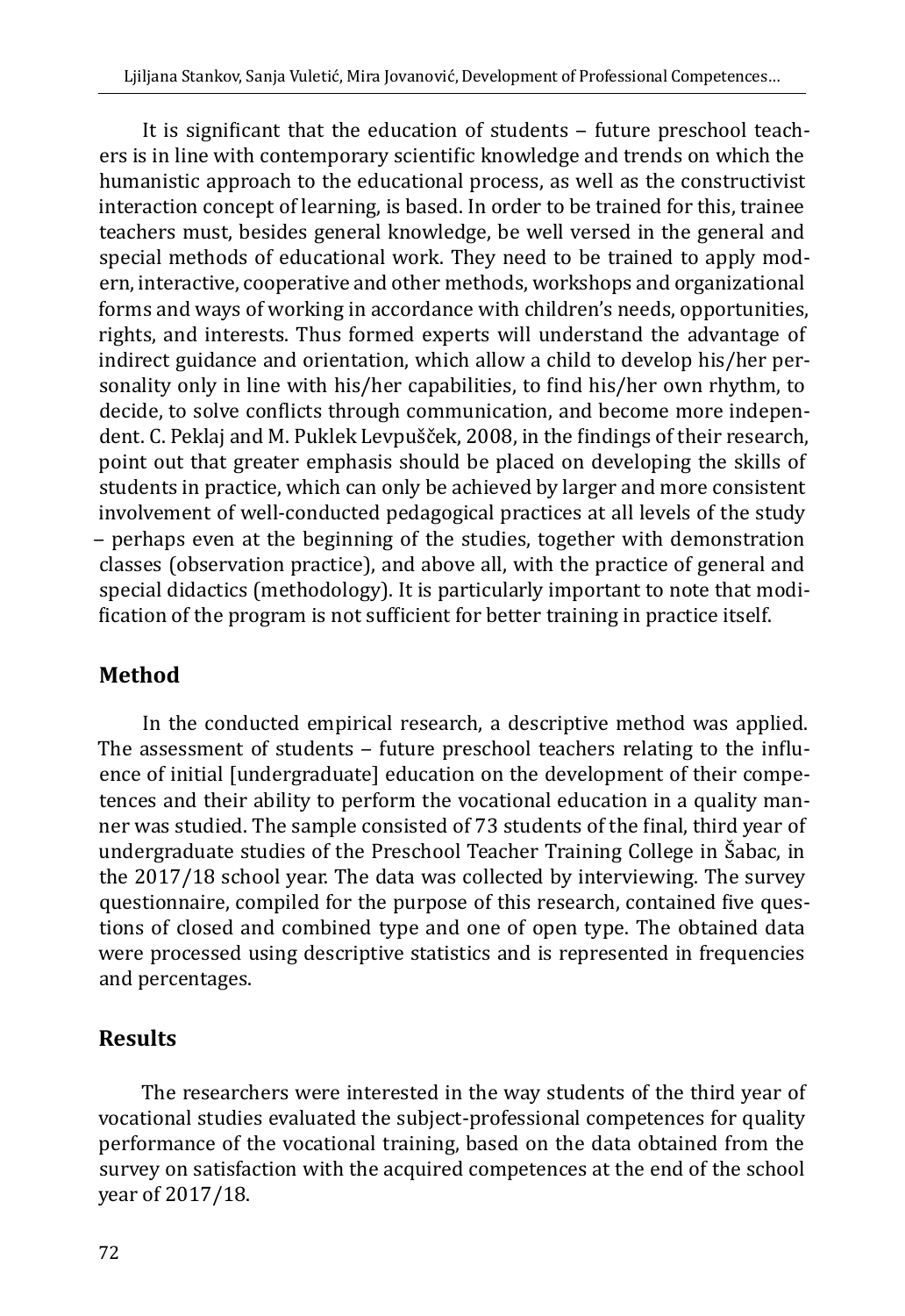| N <sub>0</sub> | Evaluation of professional competences                                                                                                                                               | Average rating |
|----------------|--------------------------------------------------------------------------------------------------------------------------------------------------------------------------------------|----------------|
| 1.             | Self-assessment of subject-professional competence of<br>teachers                                                                                                                    | 4.73           |
| 2.             | Self-assessment of the ability of vocational preschool<br>teachers to solve practical problems                                                                                       | 4.61           |
| 3.             | Self-assessment of the abilities of preschool teachers to<br>acquire more specific knowledge and skills in method-<br>ology, which correspond to contemporary living condi-<br>tions | 4.89           |
| 4.             | Self-assessment of the ability of professional preschool<br>teachers to think analytically and critically                                                                            | 4.66           |
| 5.             | Self-assessment of the development of work habits<br>among professional preschool teachers                                                                                           | 4.73           |
| 6.             | Self-assessment of the abilities of professional preschool<br>teachers for team work                                                                                                 | 4.82           |
|                | Overall average rating                                                                                                                                                               | 4.70           |

*Table 1: Evaluation of subject-professional competencies for quality education*

The ratings ranged from 4.61 (the ability of professional preschool teachers to solve practical problems, the ability of professional preschool teachers to think analytically and critically, the development of work habits) to 4.89 (the ability of professional preschool teachers to acquire more specific knowledge and skills from methodologies that meet modern living conditions). Students rated with the highest average grades the competencies that are of great importance for the profession of preschool teachers – the ability to acquire more specific knowledge and skills in methodologies, which correspond to contemporary living conditions and ability for team work. Based on this, it can be recommended that in future work on developing study programs and improving the pedagogical work of preschool teachers, greater attention should be paid to developing the aforementioned competencies. With somewhat lower, but still very high grades, the students evaluated: the ability of professional preschool teachers to solve practical problems, and the ability to acquire more specific knowledge and skills that meet contemporary living conditions.

When asked a question of an open type about capabilities of special competencies, several different answers were obtained, which indicate that the ability to articulate a text, acting out a play, and the like, on the stage, the artistic ability to create a scene, the ability to perform drama, presenting small dramatic forms, were found with the students to a much greater degree, as well as digital competences (82.17%), while for musical competence  $-$  playing on an instrument, was opted for by 16.43% of the respondents.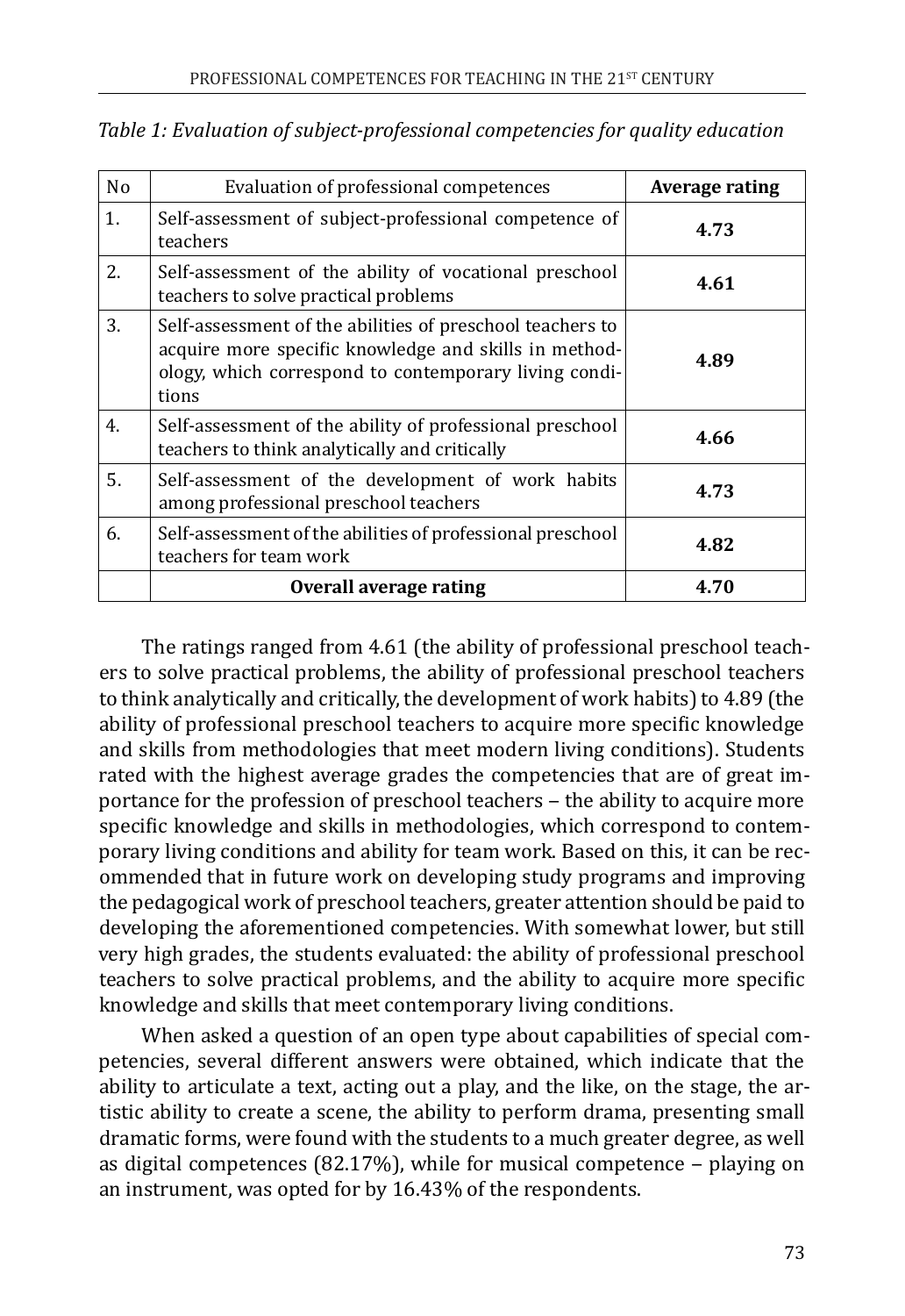| What skills within special competencies have you acquired during<br>your studies?                                                                                                                                                                                                                                                      | f  | $\frac{0}{0}$ |
|----------------------------------------------------------------------------------------------------------------------------------------------------------------------------------------------------------------------------------------------------------------------------------------------------------------------------------------|----|---------------|
| Skills to articulate the text, actor's performance on the stage, artistic<br>ability to create a scene, etc.                                                                                                                                                                                                                           | 20 | 27.39         |
| Skills for drama play, presentation of small dramatic forms, processing<br>of stories, games and songs into drama forms, activity games, creation<br>of dramatic texts from uttered statements, dramatization, creation of<br>simple forms of selected theatre pieces, puppet theatre, table theatre,<br>theatre of shadows and others | 26 | 35.61         |
| Skills to use information and communication technology in upbringing<br>and education                                                                                                                                                                                                                                                  | 14 | 19.17         |
| Musical competence: playing on the instrument                                                                                                                                                                                                                                                                                          | 12 | 16.43         |
| Σ.                                                                                                                                                                                                                                                                                                                                     | 73 | 100           |

*Table 2: Types of skills within students' special competences*

As a part of the third question, five statements relating to the professional competence of preschool teachers for specific areas were offered, and the respondents were asked to express a degree of agreement on a five-level scale.

*Table 3: Attitudes of preschool teachers about the vocational training for specific areas, topics*

| Statement                                                                             | Totally<br>disagree | Dis-<br>agree | Indeci-<br>sive | Agree | Totally<br>agree |
|---------------------------------------------------------------------------------------|---------------------|---------------|-----------------|-------|------------------|
| Preschool teacher should possess appro-                                               |                     |               | 2               | 25    | 46               |
| priate knowledge and know the contents<br>of the field of learning and teaching       | $\Omega$            | $\Omega$      | 2.73            | 34.24 | 63.01            |
| Preschool teacher should have the devel-<br>oped capacity for interdisciplinary link- |                     |               | 4               | 36    | 33               |
| ing of learning and teaching content; an<br>integrated approach to learning           | 0                   | $\Omega$      | 5.47            | 49.31 | 45.20            |
| Preschool teacher needs to know and un-<br>derstand the curriculum, as well as the    |                     | 4             | 6               | 31    | 32               |
| goals that the preschool teacher should<br>reach in a particular field                | 0                   | 5.47          | 8.21            | 42.46 | 43.83            |
| Preschool teachers are expected to have<br>knowledge of didactic materials and        |                     |               | 8               | 42    | 23               |
| tools for learning and teaching certain<br>areas of development and topics            | $\Omega$            | $\theta$      | 10.95           | 57.53 | 31.50            |
| Preschool teacher needs to know the<br>novelties in the content that are offered      |                     |               | 7               | 31    | 35               |
| to children in teaching procedures                                                    | 0                   | $\Omega$      | 9.58            | 42.46 | 47.94            |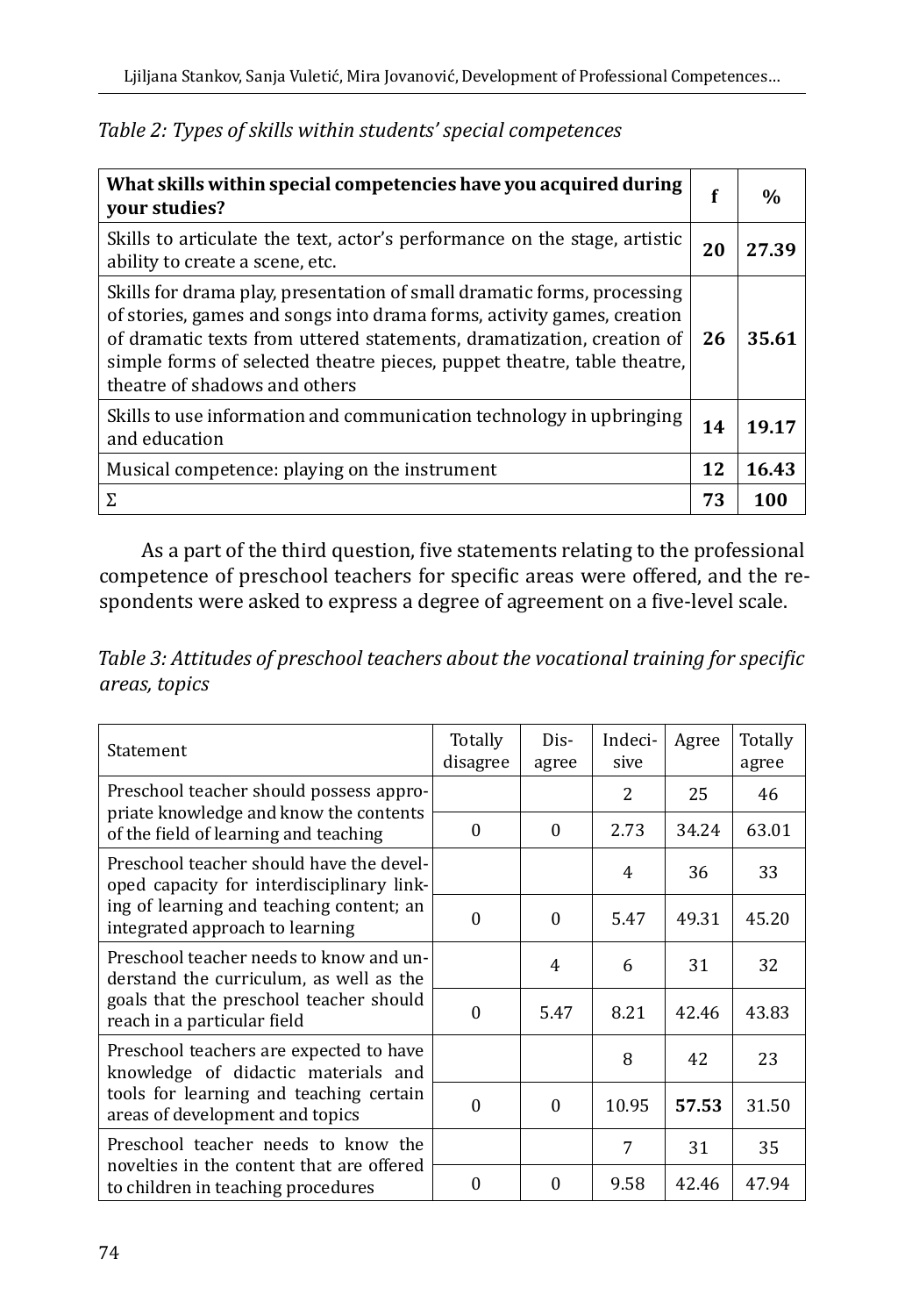The attitude of students regarding the vocational training of preschool teachers in certain areas, is represented by the fact that 97.25% of them agreed with the statement. The preschool teacher should have adequate knowledge and know the contents from the field of learning and teaching. Also, most of them (94.51) believed that a future preschool teacher needs to possess a developed capacity for interdisciplinary linking of learning and teaching content ‒ an integrated approach to learning. When it comes to the knowledge and understanding of the curriculum by preschool teachers, as well as the goals that the students need to reach in a particular field, the answers were divided: 5.47% did not agree, 42.46% agreed and 8.21% were indecisive. The distribution of answers regarding the statement that preschool teachers are expected to have knowledge of didactic materials and tools for learning and teaching certain areas is as follows: 89.03% agrees and 10.95% is indecisive.

The next question in the survey referred to the self-assessment of students' knowledge in the area of competence ‒ *Developing professional practice* as shown in Table 4. The ratings ranged from 4.42 (understanding of social and economic trends affecting the work of preschool institutions and requirements that are placed before the profession of preschool teachers, knowledge of the place of preschool upbringing and education in the local, national and international context, knowledge of the goals and principles of preschool upbringing and education as well as functions of preschool institutions and programs, knowledge of different procedures and techniques of planning, monitoring, documentation and evaluation in program development, knowledge for work in the context of diversity) up to 4.92 (knowledge on the use of digital technologies).

| No. | Evaluation of knowledge – Developing professional practice                                                                                                       |      |
|-----|------------------------------------------------------------------------------------------------------------------------------------------------------------------|------|
| 1.  | Knowledge about the goals and principles of preschool upbringing and<br>education and the functions of preschool institutions and programs                       | 4.53 |
| 2.  | Knowledge about different procedures and techniques of planning, moni-<br>toring, documenting and evaluating in program development                              | 4.71 |
| 3.  | Knowledge for work in the context of diversity                                                                                                                   | 4.88 |
| 4.  | Knowledge of the place of preschool upbringing and education in the local,<br>national and international context                                                 | 4.60 |
| 5.  | Understanding the social and economic trends affecting the work of pre-<br>school institutions and the demands placed on the profession of preschool<br>teachers | 4.42 |
| 6.  | Knowledge about the use of digital technologies                                                                                                                  | 4.92 |
|     | Overall average rating                                                                                                                                           | 4.67 |

*Table 4: Self-assessment of students' knowledge in the field of competence ‒ Developing professional practice*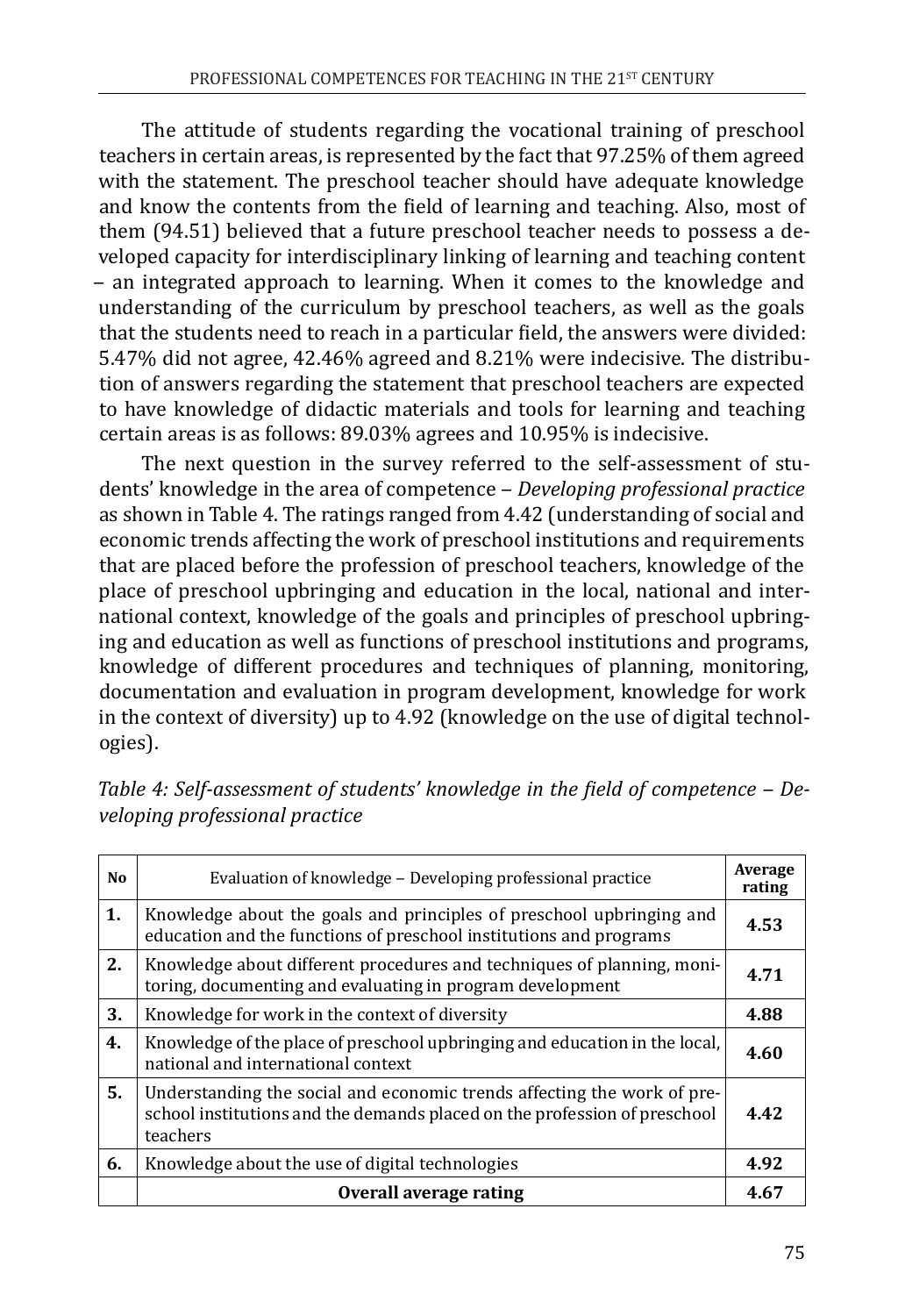The last question in the survey related to getting information from students about proposed measures to improve professional practice that would contribute to acquiring professional competencies

| Table 5: Proposed measures for improvement of professional practice |  |  |  |
|---------------------------------------------------------------------|--|--|--|

| N <sub>0</sub> | <b>STATEMENTS</b>                                                                                                                                               | Percentage<br>distribution |
|----------------|-----------------------------------------------------------------------------------------------------------------------------------------------------------------|----------------------------|
| 1.             | More theoretical lessons are needed                                                                                                                             | 1.77%                      |
| 2.             | More practical lessons are needed                                                                                                                               | 19.42%                     |
| 3.             | More professional practice is needed                                                                                                                            | 16.67%                     |
| 4.             | It is necessary to pay more attention to training students for<br>team work                                                                                     | 7.20%                      |
| 5.             | Teachers' pedagogical skills need to be improved                                                                                                                | 5.67%                      |
| 6.             | It is necessary to increase the amount of teaching materials                                                                                                    | 3.43%                      |
| 7.             | It is necessary to reduce the amount of teaching materials                                                                                                      | 4.67%                      |
| 8.             | It is necessary to increase the volume of literature                                                                                                            | 2.77%                      |
| 9.             | It is necessary to reduce the volume of literature                                                                                                              | 4.67%                      |
| 10.            | It is necessary to improve the quality of literature                                                                                                            | 4.17%                      |
| 11.            | It is necessary to increase the engagement of teachers and asso-<br>ciates in working with students                                                             | 3.23%                      |
| 12.            | It is necessary to reduce the number of students                                                                                                                | 4.50%                      |
| 13.            | It is necessary to pay more attention to the professionalism of<br>preschool teachers - mentors and teachers in charge of profes-<br>sional practice            | 11.50%                     |
| 14.            | It is necessary to improve the students' abilities to create a posi-<br>tive pedagogical climate in the realization of activities in profes-<br>sional practice | 9.33%                      |
|                | Total number of proposed improvement measures:                                                                                                                  | 140                        |

As noted, the priority proposed measures are: more practical teaching (19.42%), more professional practice (16.67%), paying more attention to professionalism of preschool teachers - mentors and teachers in charge of professional practice (11.50%), and necessity to improve students' abilities creating a positive pedagogical climate in the realization of activities during professional practice (9.33%).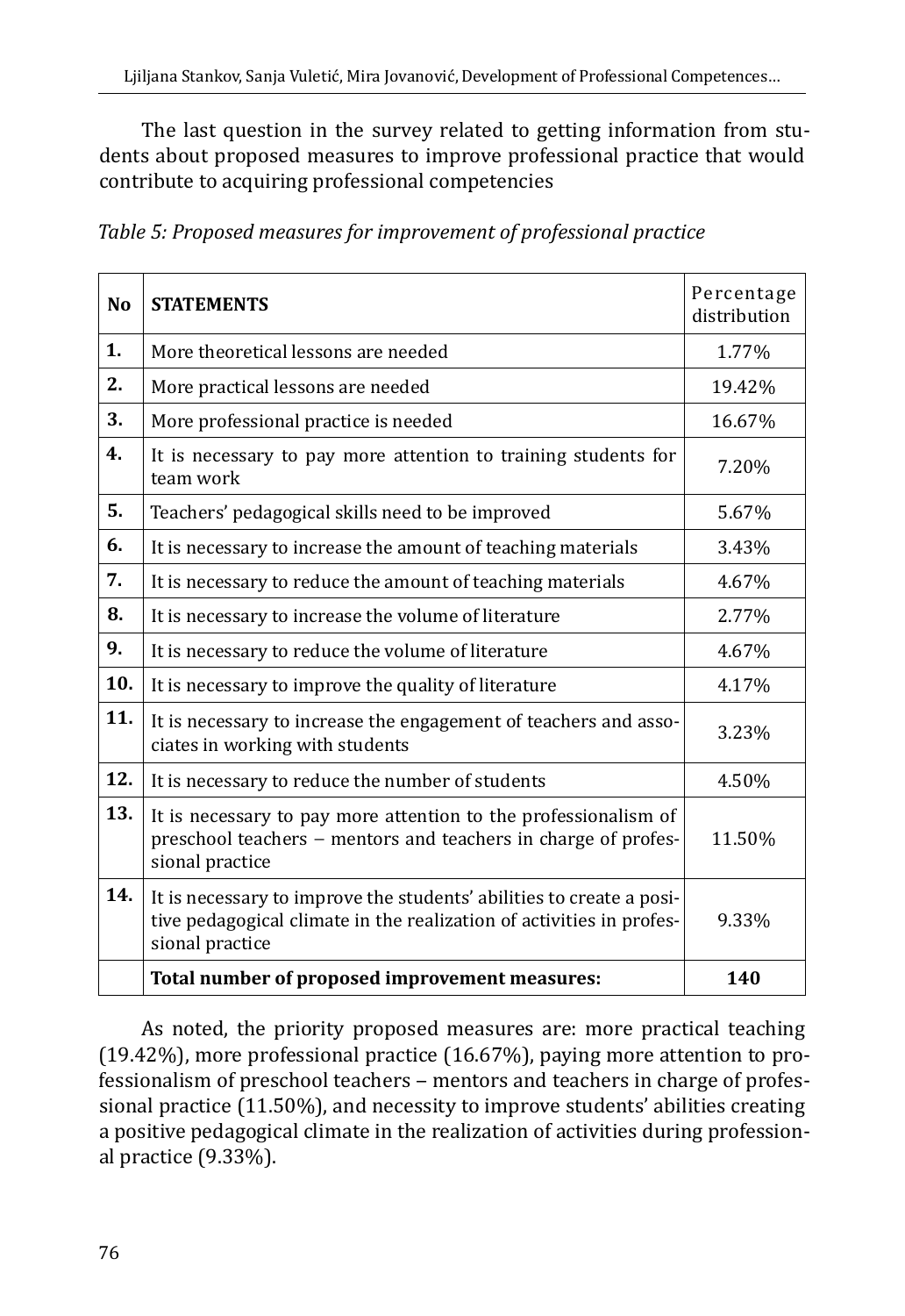#### **Discussion**

The results of the research showed that, on a sample of 73 students of the third year of undergraduate vocational studies, evaluated with the highest average grades competencies that are highly significant for the profession of preschool teachers ‒ the abilities to acquire more specific knowledge and skills from the methodologies that meet modern living conditions, and an ability for team work.

A positive attitude about the importance of possessing knowledge, knowledge of content in the field of learning and teaching scored a high percentage among students (97.52%). Also, most of them (94.51) believed that a future preschool teacher needs to have a developed capacity for the interdisciplinary linking of learning content and teaching, and an integrated approach to learning.

If we analyse the obtained research findings regarding the ability of special competencies of students acquired during the course of the study, it can be noted that the abilities of artistic narration of a text, the acting of a play and the like, on the stage, the artistic ability to create a stage, ability to perform drama, presenting small dramatic forms, were favoured by students in much greater scale, as well as digital competences (84%), while for musical competence  $$ playing an instrument, was opted for by 16% of respondents.

# **Conclusion**

In accordance with the analysis of the self-assessment of professional competencies of students in this paper, we can conclude that the need for quality organization and the realization of professional practices is not only required from the perspective of vocational colleges for training of preschool teachers, which need to educate and prepare them for work in a preschool institution. This need is also reflected among the students themselves, who recognized the importance of professional practice for improving professional competencies and their future professional development. Further improvement of students' training for work in preschool institutions is also necessary. Based on the obtained results, according to the opinion of students, it is recommendable to focus on: greater representation of professional practice during the course of studies, connection of methods in professional practice with work in other course subjects, professionalism of preschool teachers ‒ mentors and teachers, and pedagogical climate in which activities are realized. The obtained results show the significance of students' assessments and opinions on the role of professional practice in improving competencies in the sense of their quality training for the future profession of competent preschool teachers.